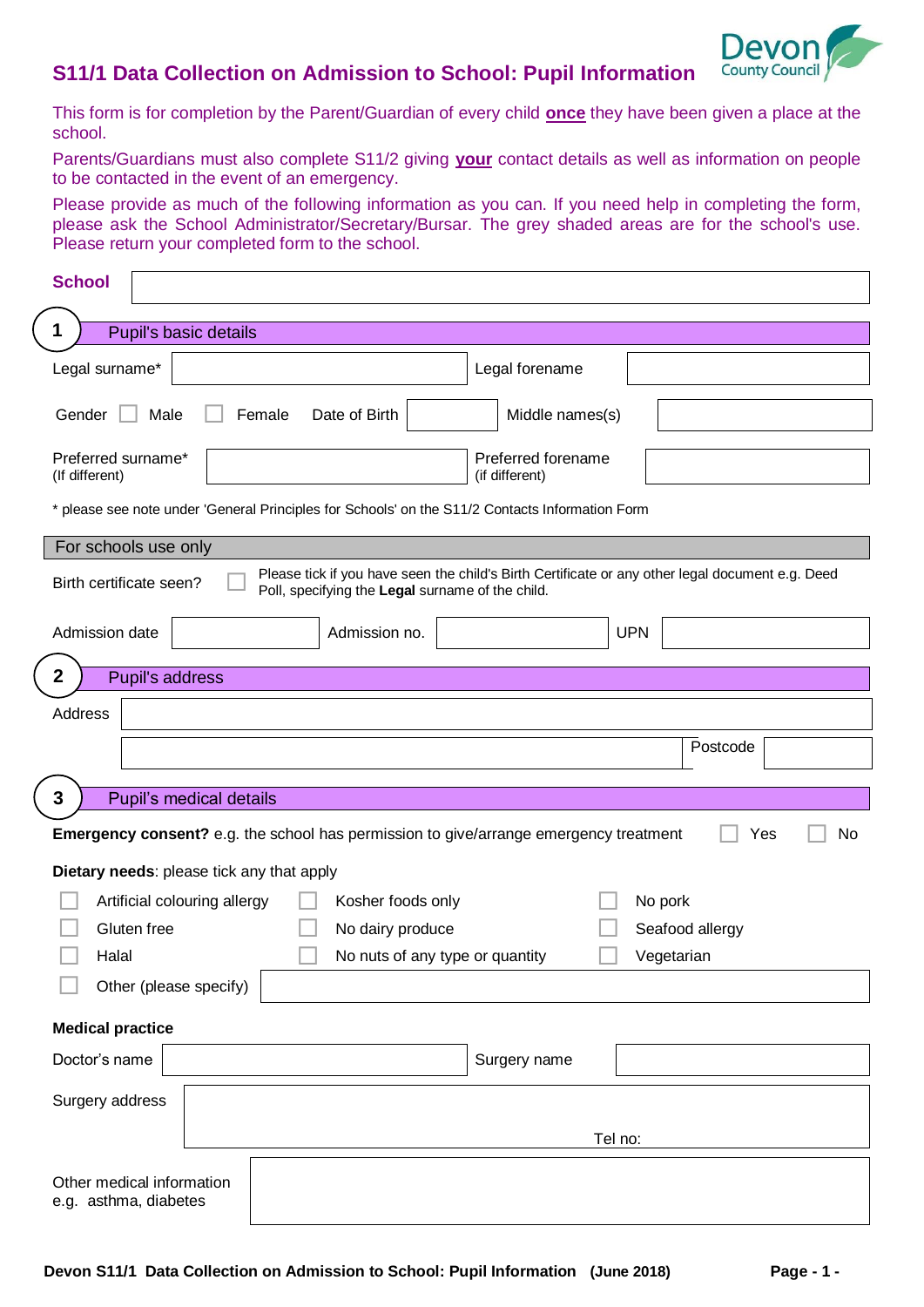| 4<br>Ethnicity / religion / first language / nationality details                                                                                                                                                                                                                                                                                                                                                                                                                                                                     |                                                                                                                                                                                       |                                                                                                                                                                                                                                                                                                                                                                                                                                                                                            |
|--------------------------------------------------------------------------------------------------------------------------------------------------------------------------------------------------------------------------------------------------------------------------------------------------------------------------------------------------------------------------------------------------------------------------------------------------------------------------------------------------------------------------------------|---------------------------------------------------------------------------------------------------------------------------------------------------------------------------------------|--------------------------------------------------------------------------------------------------------------------------------------------------------------------------------------------------------------------------------------------------------------------------------------------------------------------------------------------------------------------------------------------------------------------------------------------------------------------------------------------|
| Ethnicity*                                                                                                                                                                                                                                                                                                                                                                                                                                                                                                                           | Ethnic information was provided by:                                                                                                                                                   | Parent<br>Pupil                                                                                                                                                                                                                                                                                                                                                                                                                                                                            |
| or advise those children aged over 11 in making this decision wherever necessary.                                                                                                                                                                                                                                                                                                                                                                                                                                                    |                                                                                                                                                                                       | Our ethnic background describes how we think of ourselves. This may be based on many things, including, for example,<br>our skin colour, language, culture and ancestry or family history. Ethnic background is not the same as nationality<br>or country of birth. The Information Commissioner recommends that young people aged 11 years old or above have<br>the opportunity to decide their own ethnic identity. Parents, or those with parental responsibility, are asked to support |
| Please tick one box only                                                                                                                                                                                                                                                                                                                                                                                                                                                                                                             |                                                                                                                                                                                       |                                                                                                                                                                                                                                                                                                                                                                                                                                                                                            |
| White<br><b>British</b><br>Irish<br><b>Traveller of Irish Heritage</b><br>Gypsy/Roma<br>Greek/Greek Cypriot<br>Turkish/Turkish Cypriot<br>Western European <sup>1</sup><br>Eastern European <sup>2</sup><br>Other <sup>3</sup>                                                                                                                                                                                                                                                                                                       | Chinese<br>Hong Kong Chinese<br>Other Chinese <sup>4</sup><br><b>Black or Black British</b><br>Caribbean<br>African<br>Any other Black background                                     | Any other ethnic background<br>Afghan<br>Arab <sup>5</sup><br>Filipino<br>Iranian<br>Japanese<br>Malay <sup>6</sup><br>Thai<br>Any other Ethnic group                                                                                                                                                                                                                                                                                                                                      |
| Mixed<br>White & Black Caribbean<br>White & Black African<br>White & Asian<br>Any other mixed background                                                                                                                                                                                                                                                                                                                                                                                                                             | Asian or Asian British<br>Indian<br>Pakistani<br>Bangladeshi<br>Any other Asian background                                                                                            | I do not wish an ethnic<br>background to be recorded                                                                                                                                                                                                                                                                                                                                                                                                                                       |
| <b>Notes:</b><br>1 Western European includes: Italian, French, German, Spanish, Portuguese and Scandinavian<br>2 Eastern European inc: Russian, Latvian, Ukranian, Polish, Bulgarian, Czech, Slovak, Lithuanian, Montenegran and<br>Romanian.<br>3 Other White Background includes: any white category not previously mentioned e.g. Albanian, Australian, Bosnian-<br>Kong Chinese.<br>5 Arab includes: Palestinian, Kuwaiti, Jordanian and Saudi Arabian.<br>6 Malay includes Malaysian other than Malaysian Chinese (see Note 4). | Herzogovinian, Canadian, Croation, Kosovan, New Zealander, North American, Serbian/Yugoslavian.<br>Moroccan, Polynesian (inc. Fijian, Tongan, Samoan & Tahitian), Vietnamese, Yemeni. | 4 Other Chinese incudes: Mainland Chinese, Malaysian Chinese, Singaporean Chinese, Taiwanese, any other non-Hong<br>7 Any other ethnic group includes any ethnic group not previously mentioned e.g. Egyptian, Iraqi, Korean, Kurdish (inc.<br>Kurdish pupils from Iraq, Iran and Turkey), Latin/South/ Central American (inc. Cuban and Belizean), Lebanese, Libyan,                                                                                                                      |
| Religious affiliation: please tick one box only                                                                                                                                                                                                                                                                                                                                                                                                                                                                                      |                                                                                                                                                                                       |                                                                                                                                                                                                                                                                                                                                                                                                                                                                                            |
| Baha'i<br>Christian<br><b>Buddhist</b><br>Hindu<br>* Please specify                                                                                                                                                                                                                                                                                                                                                                                                                                                                  | Jewish<br>Muslim                                                                                                                                                                      | Sikh<br>No religion<br>Other*<br>Decline to answer                                                                                                                                                                                                                                                                                                                                                                                                                                         |
| Pupil's first language <sup>1</sup> What was the first language your child understood/spoke?<br>English<br><b>Asylum status</b> (please tick if either of the following apply)                                                                                                                                                                                                                                                                                                                                                       | Other, please specify                                                                                                                                                                 | Decline to provide<br>this pupil is seeking asylum<br>this pupil is a refugee                                                                                                                                                                                                                                                                                                                                                                                                              |
|                                                                                                                                                                                                                                                                                                                                                                                                                                                                                                                                      |                                                                                                                                                                                       |                                                                                                                                                                                                                                                                                                                                                                                                                                                                                            |

 $^1$  The Department for Education advise that this information will help them understand a range of factors, allowing *them to better plan to meet needs within the school system.*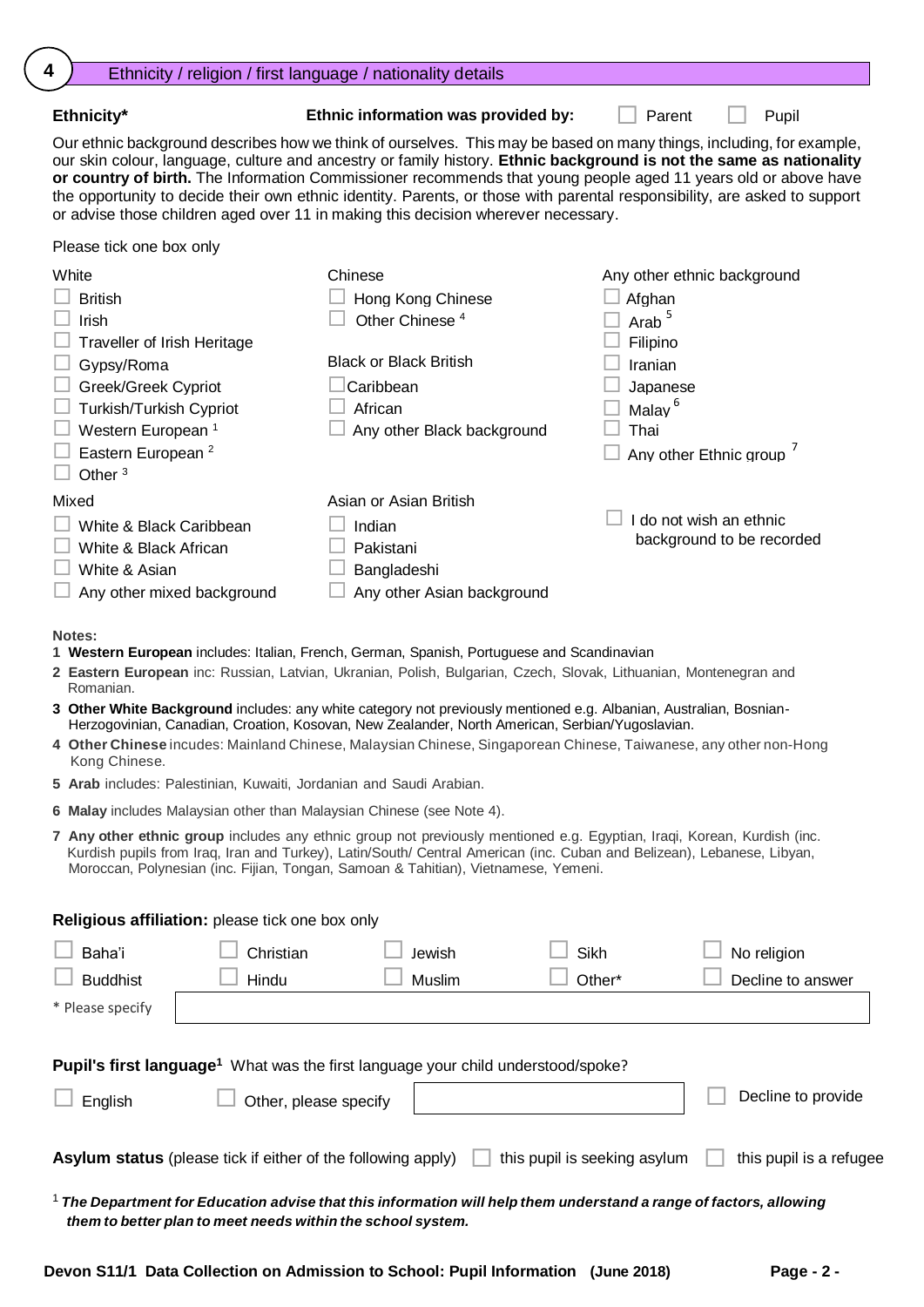| 5<br><b>Additional details</b> |                                                                                                                                           |                                                                                                                                                                                                                                                                                                                                                                       |       |             |
|--------------------------------|-------------------------------------------------------------------------------------------------------------------------------------------|-----------------------------------------------------------------------------------------------------------------------------------------------------------------------------------------------------------------------------------------------------------------------------------------------------------------------------------------------------------------------|-------|-------------|
| <b>Meals</b>                   |                                                                                                                                           |                                                                                                                                                                                                                                                                                                                                                                       |       |             |
|                                | Please tick to indicate which of the following your child is most likely to have:                                                         |                                                                                                                                                                                                                                                                                                                                                                       |       |             |
| Free school meal               | Home                                                                                                                                      | Sandwiches                                                                                                                                                                                                                                                                                                                                                            |       | School meal |
|                                |                                                                                                                                           | Note: it is important that parents of Foundation / Key Stage 1 pupils apply for free school meals. For information on how to<br>apply please visit https://new.devon.gov.uk/educationandfamilies/school-information/school-meals                                                                                                                                      |       |             |
| <b>Mode of travel</b>          |                                                                                                                                           |                                                                                                                                                                                                                                                                                                                                                                       |       |             |
|                                |                                                                                                                                           | Please tick to indicate which of the following your child is most likely to use to get to school:                                                                                                                                                                                                                                                                     |       |             |
| <b>Bicycle</b>                 | Car share <sup>1</sup>                                                                                                                    | Dedicated school bus <sup>2</sup>                                                                                                                                                                                                                                                                                                                                     | Taxi  | Walk        |
| Car/van                        | Public service bus <sup>2</sup>                                                                                                           | Bus (type not known) <sup>2</sup>                                                                                                                                                                                                                                                                                                                                     | Train | Other       |
|                                | <sup>1</sup> with child/children from a different household                                                                               |                                                                                                                                                                                                                                                                                                                                                                       |       |             |
| <sup>2</sup> Route (if known)  |                                                                                                                                           |                                                                                                                                                                                                                                                                                                                                                                       |       |             |
|                                |                                                                                                                                           |                                                                                                                                                                                                                                                                                                                                                                       |       |             |
| <b>Service child</b>           |                                                                                                                                           |                                                                                                                                                                                                                                                                                                                                                                       |       |             |
|                                | Does this child have a parent(s) in regular HM Forces military units?<br>(applies to children whose parents are Pstat Cat1 or Pstat Cat2) |                                                                                                                                                                                                                                                                                                                                                                       | Yes   | <b>No</b>   |
|                                |                                                                                                                                           | For further information please see 'MOD personnel categories definition' in the Additional Guidance section of our<br>website at https://new.devon.gov.uk/supportforschools/administration/school-census                                                                                                                                                              |       |             |
| <b>Recoupment</b>              |                                                                                                                                           |                                                                                                                                                                                                                                                                                                                                                                       |       |             |
| Authority.                     |                                                                                                                                           | The following information is required so that the Local Authority can recover the cost of educating children who<br>are not its responsibility, mainly because the child's normal place of residence falls within a different Local                                                                                                                                   |       |             |
|                                |                                                                                                                                           | Please tick the appropriate box if you pay Council tax to one of the following Councils:                                                                                                                                                                                                                                                                              |       |             |
| Cornwall                       | Plymouth                                                                                                                                  | Torbay                                                                                                                                                                                                                                                                                                                                                                |       |             |
| Dorset                         | Somerset                                                                                                                                  | Other (ie, not Devon or one of the others listed)                                                                                                                                                                                                                                                                                                                     |       |             |
| <b>Linked agencies</b>         |                                                                                                                                           |                                                                                                                                                                                                                                                                                                                                                                       |       |             |
|                                |                                                                                                                                           | It is important that all the agencies who are working with a child work together to ensure better outcomes for that child.<br>In order to do that, please identify any other agencies working with your child, for example Social Care (i.e. Social<br>Services)*, Youth Offending Team, Child and Adolescent Mental Health Services. Please list any agencies below: |       |             |

\* If you indicated above that Social Care (Social Services) are involved in the care of your child, please tick if this child is 'In Care' (sometimes known as being 'Looked After') and state which Local Government Authority is responsible for this child, e.g. Devon, Torbay etc below.

Child in care Local Authority responsible for child:

# **Special Education Needs**

Please tick if this child has Special Educational Needs (i.e. has a Statement for Special Education Needs □□□□<br>or an Education and Health Care Plan (EHCP) or is currently being assessed).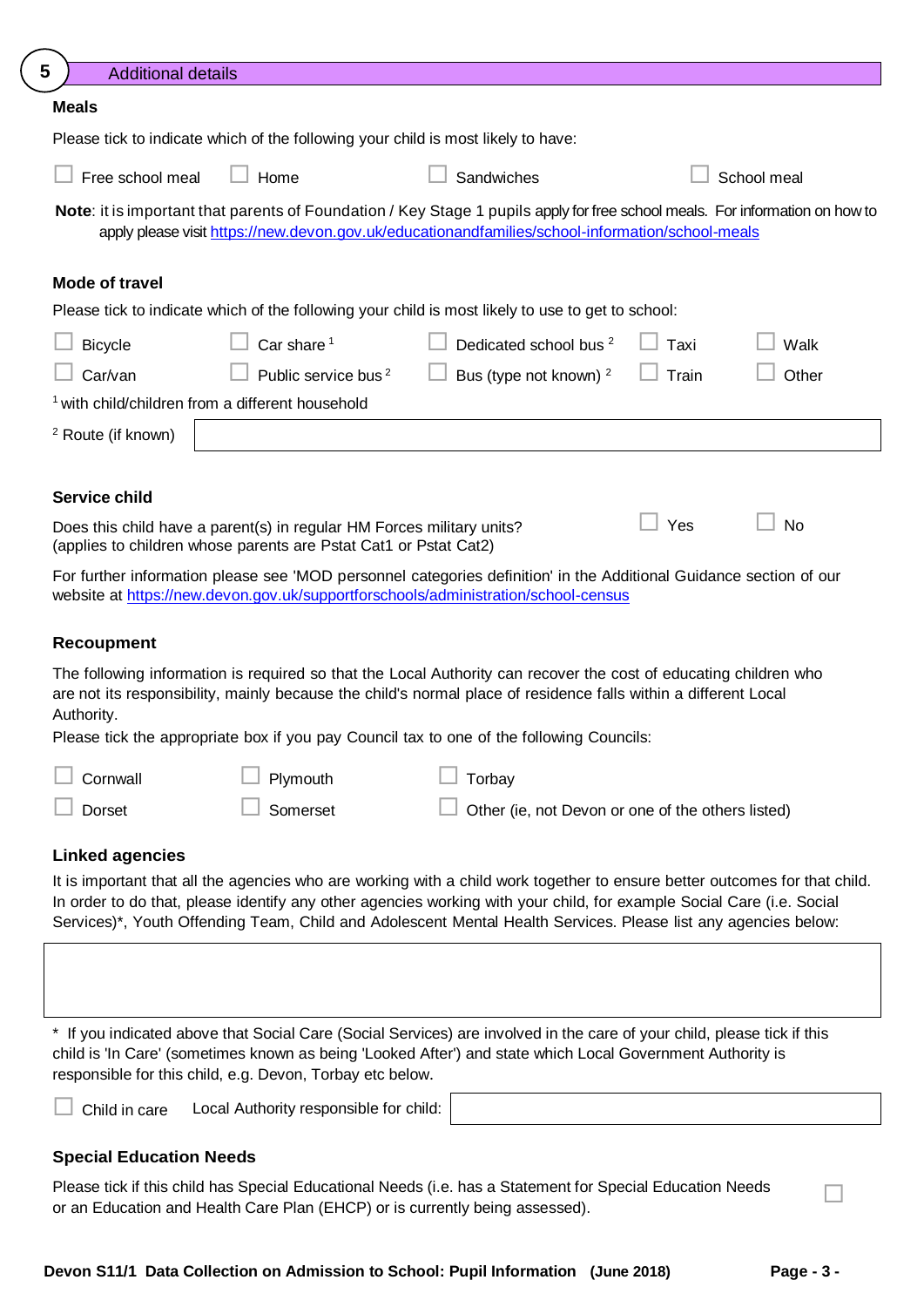# **Previous school**

Please provide details of the last school attended (includes Nursery Schools/Units or Pre-Schools/Playgroups)

| School name                                                         |                                                                              |  |                                                                                                                               |      |               |
|---------------------------------------------------------------------|------------------------------------------------------------------------------|--|-------------------------------------------------------------------------------------------------------------------------------|------|---------------|
| School address<br>(if known)                                        |                                                                              |  |                                                                                                                               |      |               |
| School tel no. (if known)                                           |                                                                              |  |                                                                                                                               |      |               |
| Date of arrival at previous school *                                |                                                                              |  | Date of leaving previous school *<br>*an approximate date would be helpful if the exact date is not known e.g. September 2017 |      |               |
| Reason for leaving, e.g. moved<br>house, normal school transfer age |                                                                              |  |                                                                                                                               |      |               |
|                                                                     |                                                                              |  | Siblings please give details of any other children in your family with their dates of birth.                                  |      |               |
|                                                                     | Forename(s)                                                                  |  | Surname                                                                                                                       |      | Date of birth |
|                                                                     |                                                                              |  |                                                                                                                               |      |               |
|                                                                     |                                                                              |  |                                                                                                                               |      |               |
|                                                                     |                                                                              |  |                                                                                                                               |      |               |
|                                                                     |                                                                              |  |                                                                                                                               |      |               |
|                                                                     |                                                                              |  |                                                                                                                               |      |               |
|                                                                     |                                                                              |  |                                                                                                                               |      |               |
| Parent signature<br>6                                               |                                                                              |  |                                                                                                                               |      |               |
| Your signature                                                      |                                                                              |  |                                                                                                                               | Date |               |
|                                                                     | Please complete form S11/2 Data Collection on Admission to School - Contacts |  |                                                                                                                               |      |               |
| 7                                                                   |                                                                              |  | What we (the school) does with the information you have provided on this form (GDPR)                                          |      |               |

Our Trust and school aims to ensure that all personal data collected about staff, pupils, parents, governors, visitors and other individuals is collected, stored and processed in accordance with the General Data Protection Regulation (GDPR) and the expected provisions of the Data Protection Act 2018 (DPA 2018) as set out in the Data Protection Bill. The GDPR is based on data protection principles that our school must comply with.

The principles say that personal data must be:

- $\Box$  Processed lawfully, fairly and in a transparent manner
- □ Collected for specified, explicit and legitimate purposes
- $\Box$  Adequate, relevant and limited to what is necessary to fulfil the purposes for which it is processed
- $\Box$  Accurate and, where necessary, kept up to date
- $\Box$  Kept for no longer than is necessary for the purposes for which it is processed
- $\square$  Processed in a way that ensures it is appropriately secure

Maned Data Protection Officer for **Our Lady's Catholic Primary School** is **Rob Meech**

Link for the Plymouth CAST Privacy Notice http://www.plymouthcast.org.uk/web/privacy\_notice/316345

Section to be completed by schools in compliance with General Data Protection Regulations (GDPR). Schools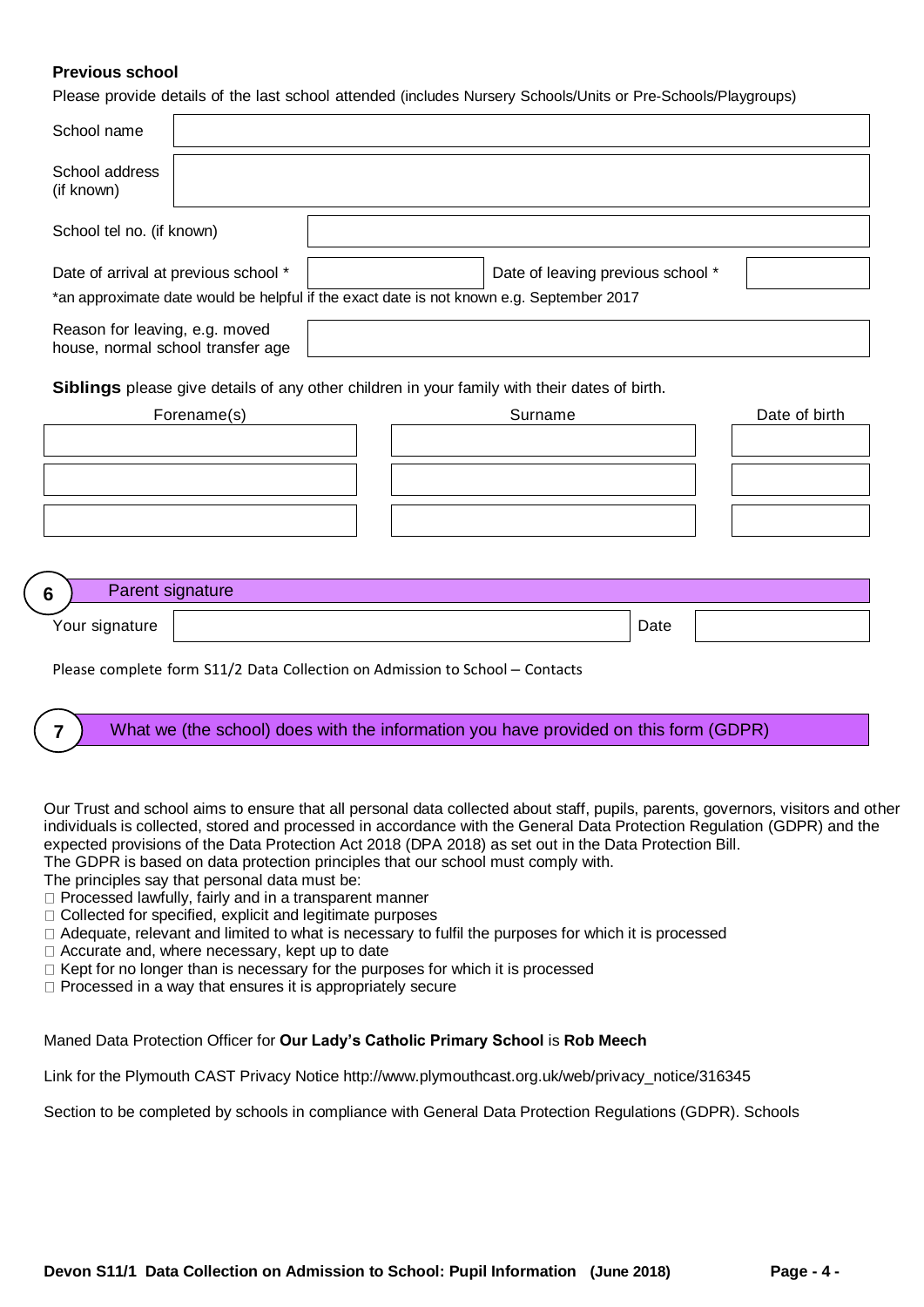# **8** What the Local Authority does with some of the information in this form

Devon County Council uses information about children and young people to enable it to carry out specific functions for which it is responsible. The Council also uses this personal data to derive statistics which inform decisions it makes (e.g.) regarding the funding of schools, assess their performance and to set targets for them. These statistics are used in such a way that individual children cannot be identified.

Further information on how the Local Authority uses your data is available in "What the LA does with your data" guide https://new.devon.gov.uk/supportforschools/administration/information-governance/privacy-notices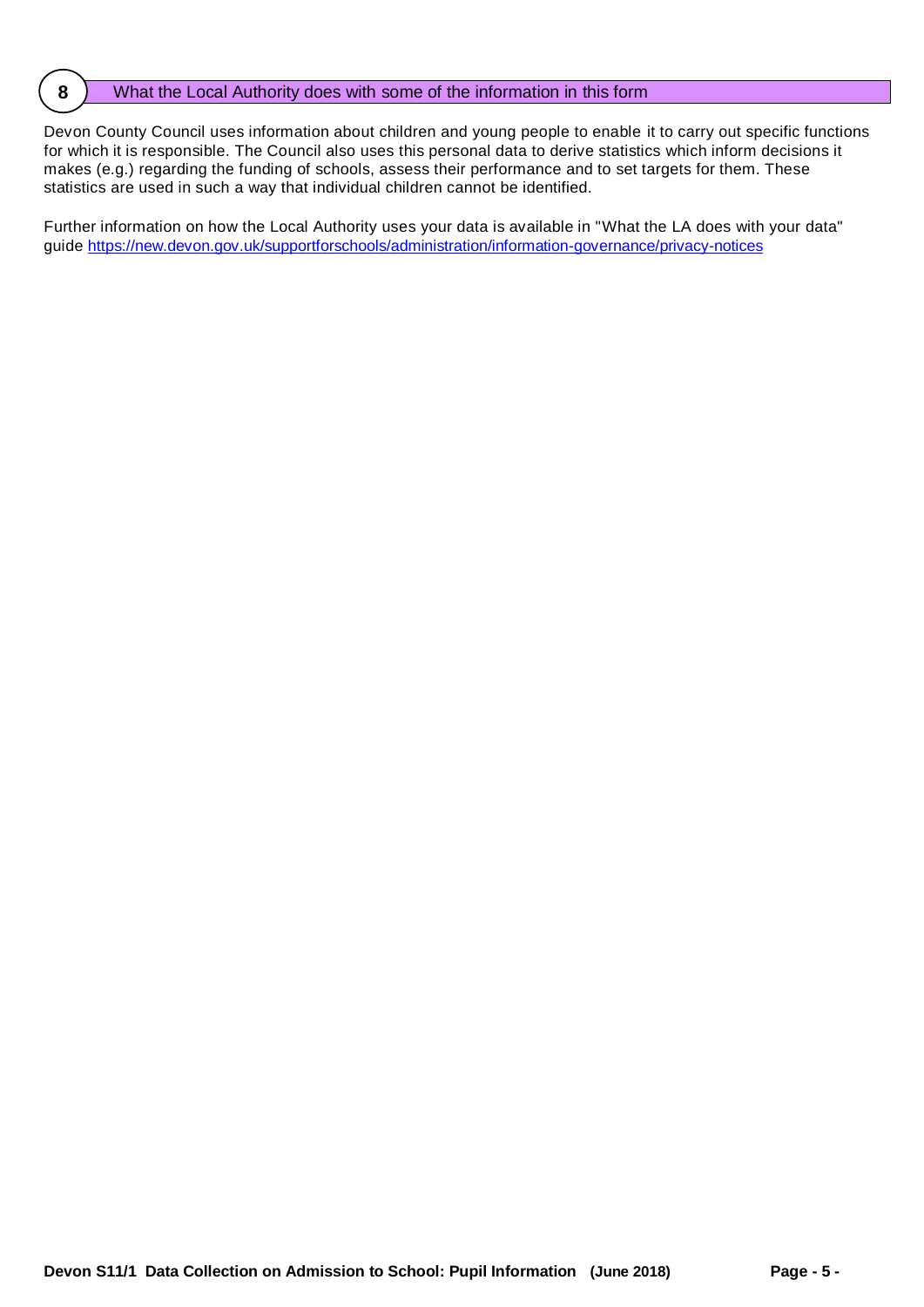# **S11/2 Data collection on admission to school: contacts information**



| <b>Pupil's basic details</b><br>1                                                                                                                                                                                                                                                                                                                                                                                                                                                              |                                            |                                             |                        |
|------------------------------------------------------------------------------------------------------------------------------------------------------------------------------------------------------------------------------------------------------------------------------------------------------------------------------------------------------------------------------------------------------------------------------------------------------------------------------------------------|--------------------------------------------|---------------------------------------------|------------------------|
| Name of child contact details are for                                                                                                                                                                                                                                                                                                                                                                                                                                                          |                                            |                                             |                        |
| UPN (for schools use only)<br>Please give details of everyone who has parental responsibility (see Note of page 6) and anyone else to be contacted<br>in an emergency. Please give details of parents/guardians first, but give a low number in the "contact priority" box for<br>any other people who should be contacted in an emergency. (Contact priority 1, ie the first person to contact in an<br>emergency, contact priority 2, ie the second person to contact in an emergency, etc). |                                            |                                             |                        |
| <b>Your details</b><br>2                                                                                                                                                                                                                                                                                                                                                                                                                                                                       |                                            |                                             |                        |
| Surname                                                                                                                                                                                                                                                                                                                                                                                                                                                                                        | Forename(s)                                |                                             |                        |
| Gender<br>Male<br>Female                                                                                                                                                                                                                                                                                                                                                                                                                                                                       | Title (eg, Mr, Mrs, Miss, Ms, Dr, Rev)     |                                             |                        |
| <b>Relationship to child -</b> please tick to indicate which of the following applies:                                                                                                                                                                                                                                                                                                                                                                                                         |                                            |                                             |                        |
| Mother<br>Social worker<br>Father<br>Religious/spiritual contact<br>Childminder<br>Other family member<br>Other relative<br>Foster father<br>Self (if you are completing this form on your own behalf, being of legal age)                                                                                                                                                                                                                                                                     | Headteacher<br>Step father<br>Step mother  | Foster mother<br>Teacher<br>Doctor<br>Carer | Other contact          |
| Does this person have 'parental responsibility'? (see end of document for guidance)<br>Is there a Court Order relating to this child?                                                                                                                                                                                                                                                                                                                                                          |                                            | Yes<br>Yes                                  | <b>No</b><br><b>No</b> |
| <b>Contact priority</b> (1 - 5) where 1 is the first person to contact in an emergency, 2 is the second person to contact, etc                                                                                                                                                                                                                                                                                                                                                                 |                                            |                                             |                        |
| Telephone numbers(s)<br>(with STD numbers where appropriate)                                                                                                                                                                                                                                                                                                                                                                                                                                   | please tick if this is<br>a daytime number | <b>Notes</b>                                |                        |
| Home                                                                                                                                                                                                                                                                                                                                                                                                                                                                                           |                                            |                                             |                        |
| Work                                                                                                                                                                                                                                                                                                                                                                                                                                                                                           |                                            |                                             |                        |
| Mobile                                                                                                                                                                                                                                                                                                                                                                                                                                                                                         |                                            |                                             |                        |
| Other                                                                                                                                                                                                                                                                                                                                                                                                                                                                                          |                                            |                                             |                        |
| Email                                                                                                                                                                                                                                                                                                                                                                                                                                                                                          |                                            |                                             |                        |
| Home                                                                                                                                                                                                                                                                                                                                                                                                                                                                                           |                                            |                                             |                        |
| Work                                                                                                                                                                                                                                                                                                                                                                                                                                                                                           |                                            |                                             |                        |

**Address** (if different from the address given for the child)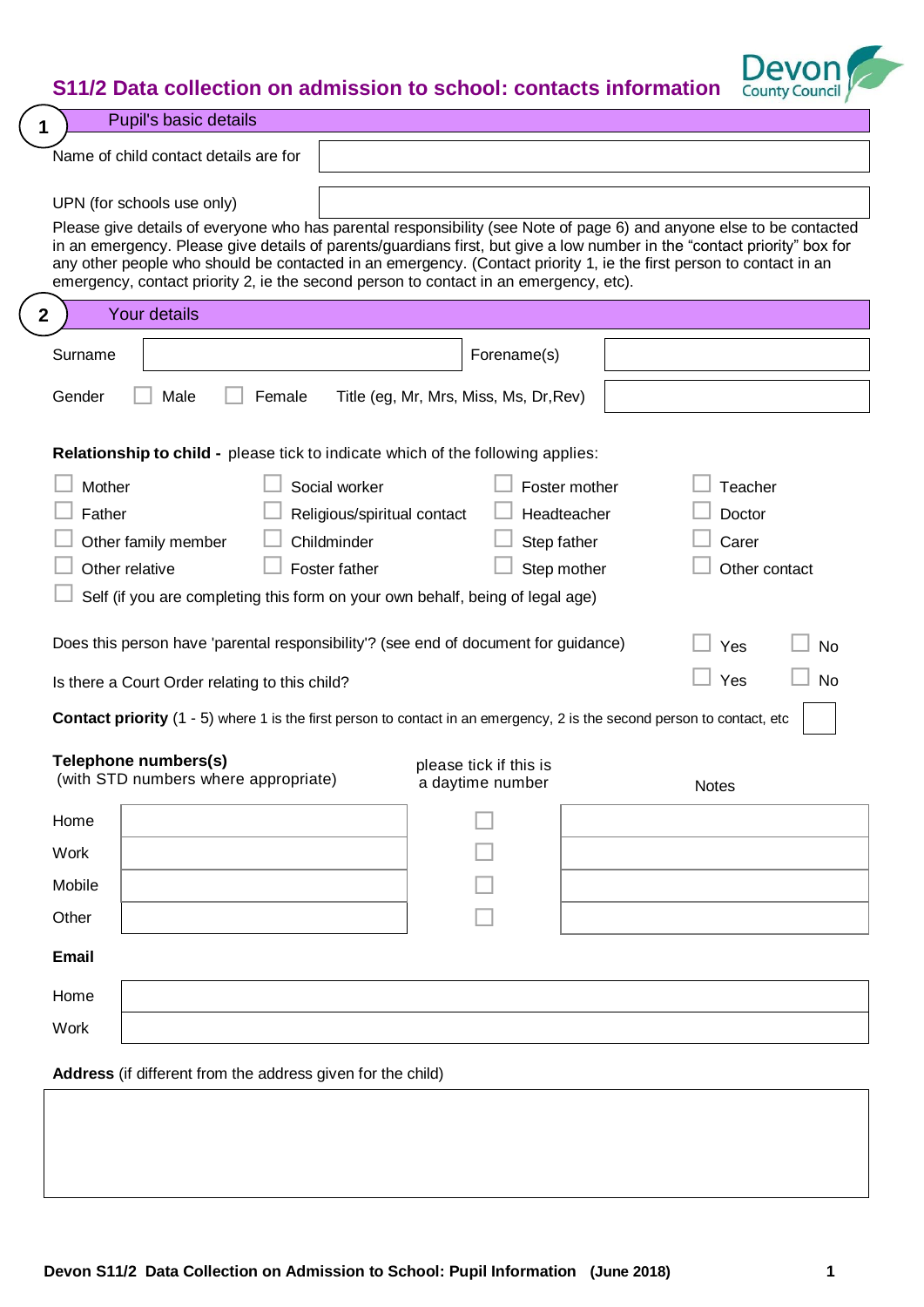| If English is not your first language please state<br>what is (this may include British Sign Language)                         |                                        |                  |
|--------------------------------------------------------------------------------------------------------------------------------|----------------------------------------|------------------|
| Do you need a translator / signer?                                                                                             | Yes                                    | No               |
| Place of work                                                                                                                  |                                        |                  |
| Parent / contact<br>3.1                                                                                                        |                                        |                  |
| Surname                                                                                                                        | Forename(s)                            |                  |
| Gender<br>Male<br>Female                                                                                                       | Title (eg, Mr, Mrs, Miss, Ms, Dr, Rev) |                  |
| Relationship to child - please tick to indicate which of the following applies:                                                |                                        |                  |
| Mother<br>Social worker                                                                                                        | Foster mother                          | Teacher          |
| Father<br>Religious/spiritual contact                                                                                          | Headteacher                            | Doctor           |
| Childminder<br>Other family member                                                                                             | Step father                            | Carer            |
| Other relative<br>Foster father                                                                                                | Step mother                            | Other contact    |
| Self (if you are completing this form on your own behalf, being of legal age)                                                  |                                        |                  |
| Does this person have 'parental responsibility'? (see end of document for guidance)                                            |                                        | Yes<br><b>No</b> |
| Is there a Court Order relating to this child?                                                                                 |                                        | Yes<br><b>No</b> |
| <b>Contact priority</b> (1 - 5) where 1 is the first person to contact in an emergency, 2 is the second person to contact, etc |                                        |                  |
| Telephone numbers(s)                                                                                                           | please tick if this is                 |                  |
| (with STD numbers where appropriate)                                                                                           | a daytime number                       | <b>Notes</b>     |
| Home                                                                                                                           |                                        |                  |
| Work                                                                                                                           |                                        |                  |
| Mobile                                                                                                                         |                                        |                  |
| Other                                                                                                                          |                                        |                  |
| <b>Email</b>                                                                                                                   |                                        |                  |
| Home                                                                                                                           |                                        |                  |
| Work                                                                                                                           |                                        |                  |
| Address (if different from the address given for the child)                                                                    |                                        |                  |
|                                                                                                                                |                                        |                  |
|                                                                                                                                |                                        |                  |
|                                                                                                                                |                                        |                  |
| If English is not your first language please state<br>what is (this may include British Sign Language)                         |                                        |                  |
| Do you need a translator / signer?                                                                                             | Yes                                    | No               |
| Place of work                                                                                                                  |                                        |                  |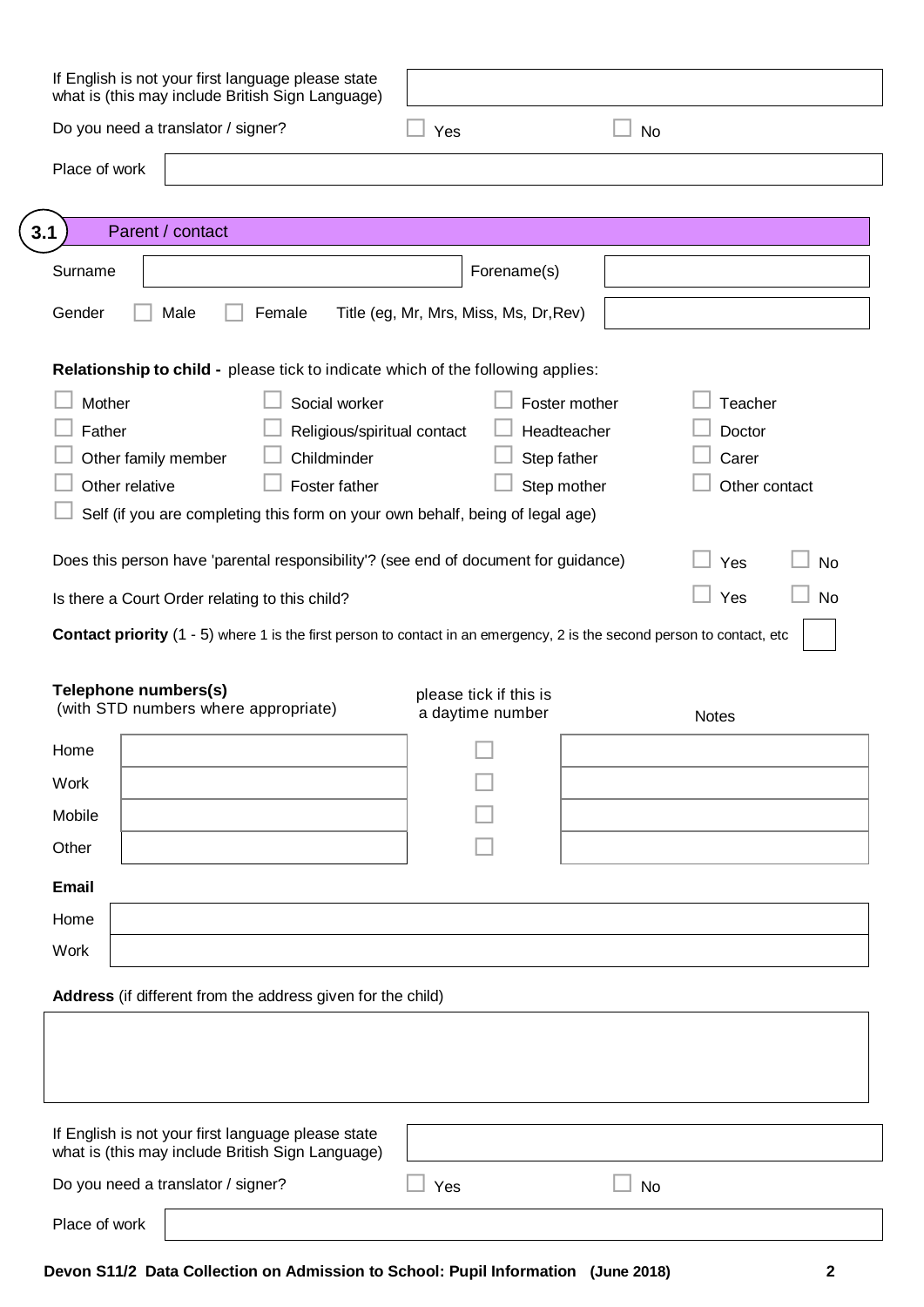| Surname<br>Gender<br>Female<br>Male<br>Relationship to child - please tick to indicate which of the following applies:<br>Mother<br>Social worker<br>Father<br>Religious/spiritual contact<br>Other family member<br>Childminder<br>Other relative<br>Foster father<br>Self (if you are completing this form on your own behalf, being of legal age)<br>Does this person have 'parental responsibility'? (see end of document for guidance)<br>Is there a Court Order relating to this child?<br><b>Contact priority</b> (1 - 5) where 1 is the first person to contact in an emergency, 2 is the second person to contact, etc<br>Telephone numbers(s)<br>(with STD numbers where appropriate)<br>Home<br><b>Work</b><br>Mobile<br>Other<br><b>Email</b><br>Home<br>Work<br>Address (if different from the address given for the child) | Forename(s)<br>Title (eg, Mr, Mrs, Miss, Ms, Dr, Rev)<br>Step father<br>please tick if this is<br>a daytime number | Foster mother<br>Teacher<br>Headteacher<br>Doctor<br>Carer<br>Step mother<br>Other contact<br>Yes<br><b>No</b><br>Yes<br><b>No</b><br><b>Notes</b> |
|------------------------------------------------------------------------------------------------------------------------------------------------------------------------------------------------------------------------------------------------------------------------------------------------------------------------------------------------------------------------------------------------------------------------------------------------------------------------------------------------------------------------------------------------------------------------------------------------------------------------------------------------------------------------------------------------------------------------------------------------------------------------------------------------------------------------------------------|--------------------------------------------------------------------------------------------------------------------|----------------------------------------------------------------------------------------------------------------------------------------------------|
|                                                                                                                                                                                                                                                                                                                                                                                                                                                                                                                                                                                                                                                                                                                                                                                                                                          |                                                                                                                    |                                                                                                                                                    |
|                                                                                                                                                                                                                                                                                                                                                                                                                                                                                                                                                                                                                                                                                                                                                                                                                                          |                                                                                                                    |                                                                                                                                                    |
|                                                                                                                                                                                                                                                                                                                                                                                                                                                                                                                                                                                                                                                                                                                                                                                                                                          |                                                                                                                    |                                                                                                                                                    |
|                                                                                                                                                                                                                                                                                                                                                                                                                                                                                                                                                                                                                                                                                                                                                                                                                                          |                                                                                                                    |                                                                                                                                                    |
|                                                                                                                                                                                                                                                                                                                                                                                                                                                                                                                                                                                                                                                                                                                                                                                                                                          |                                                                                                                    |                                                                                                                                                    |
|                                                                                                                                                                                                                                                                                                                                                                                                                                                                                                                                                                                                                                                                                                                                                                                                                                          |                                                                                                                    |                                                                                                                                                    |
|                                                                                                                                                                                                                                                                                                                                                                                                                                                                                                                                                                                                                                                                                                                                                                                                                                          |                                                                                                                    |                                                                                                                                                    |
|                                                                                                                                                                                                                                                                                                                                                                                                                                                                                                                                                                                                                                                                                                                                                                                                                                          |                                                                                                                    |                                                                                                                                                    |
|                                                                                                                                                                                                                                                                                                                                                                                                                                                                                                                                                                                                                                                                                                                                                                                                                                          |                                                                                                                    |                                                                                                                                                    |
|                                                                                                                                                                                                                                                                                                                                                                                                                                                                                                                                                                                                                                                                                                                                                                                                                                          |                                                                                                                    |                                                                                                                                                    |
|                                                                                                                                                                                                                                                                                                                                                                                                                                                                                                                                                                                                                                                                                                                                                                                                                                          |                                                                                                                    |                                                                                                                                                    |
|                                                                                                                                                                                                                                                                                                                                                                                                                                                                                                                                                                                                                                                                                                                                                                                                                                          |                                                                                                                    |                                                                                                                                                    |
|                                                                                                                                                                                                                                                                                                                                                                                                                                                                                                                                                                                                                                                                                                                                                                                                                                          |                                                                                                                    |                                                                                                                                                    |
|                                                                                                                                                                                                                                                                                                                                                                                                                                                                                                                                                                                                                                                                                                                                                                                                                                          |                                                                                                                    |                                                                                                                                                    |
|                                                                                                                                                                                                                                                                                                                                                                                                                                                                                                                                                                                                                                                                                                                                                                                                                                          |                                                                                                                    |                                                                                                                                                    |
|                                                                                                                                                                                                                                                                                                                                                                                                                                                                                                                                                                                                                                                                                                                                                                                                                                          |                                                                                                                    |                                                                                                                                                    |
|                                                                                                                                                                                                                                                                                                                                                                                                                                                                                                                                                                                                                                                                                                                                                                                                                                          |                                                                                                                    |                                                                                                                                                    |
|                                                                                                                                                                                                                                                                                                                                                                                                                                                                                                                                                                                                                                                                                                                                                                                                                                          |                                                                                                                    |                                                                                                                                                    |
|                                                                                                                                                                                                                                                                                                                                                                                                                                                                                                                                                                                                                                                                                                                                                                                                                                          |                                                                                                                    |                                                                                                                                                    |
|                                                                                                                                                                                                                                                                                                                                                                                                                                                                                                                                                                                                                                                                                                                                                                                                                                          |                                                                                                                    |                                                                                                                                                    |
|                                                                                                                                                                                                                                                                                                                                                                                                                                                                                                                                                                                                                                                                                                                                                                                                                                          |                                                                                                                    |                                                                                                                                                    |
|                                                                                                                                                                                                                                                                                                                                                                                                                                                                                                                                                                                                                                                                                                                                                                                                                                          |                                                                                                                    |                                                                                                                                                    |
|                                                                                                                                                                                                                                                                                                                                                                                                                                                                                                                                                                                                                                                                                                                                                                                                                                          |                                                                                                                    |                                                                                                                                                    |
|                                                                                                                                                                                                                                                                                                                                                                                                                                                                                                                                                                                                                                                                                                                                                                                                                                          |                                                                                                                    |                                                                                                                                                    |
|                                                                                                                                                                                                                                                                                                                                                                                                                                                                                                                                                                                                                                                                                                                                                                                                                                          |                                                                                                                    |                                                                                                                                                    |
| If English is not your first language please state<br>what is (this may include British Sign Language)                                                                                                                                                                                                                                                                                                                                                                                                                                                                                                                                                                                                                                                                                                                                   |                                                                                                                    |                                                                                                                                                    |
| Do you need a translator / signer?                                                                                                                                                                                                                                                                                                                                                                                                                                                                                                                                                                                                                                                                                                                                                                                                       |                                                                                                                    |                                                                                                                                                    |
| Place of work                                                                                                                                                                                                                                                                                                                                                                                                                                                                                                                                                                                                                                                                                                                                                                                                                            | Yes                                                                                                                | <b>No</b>                                                                                                                                          |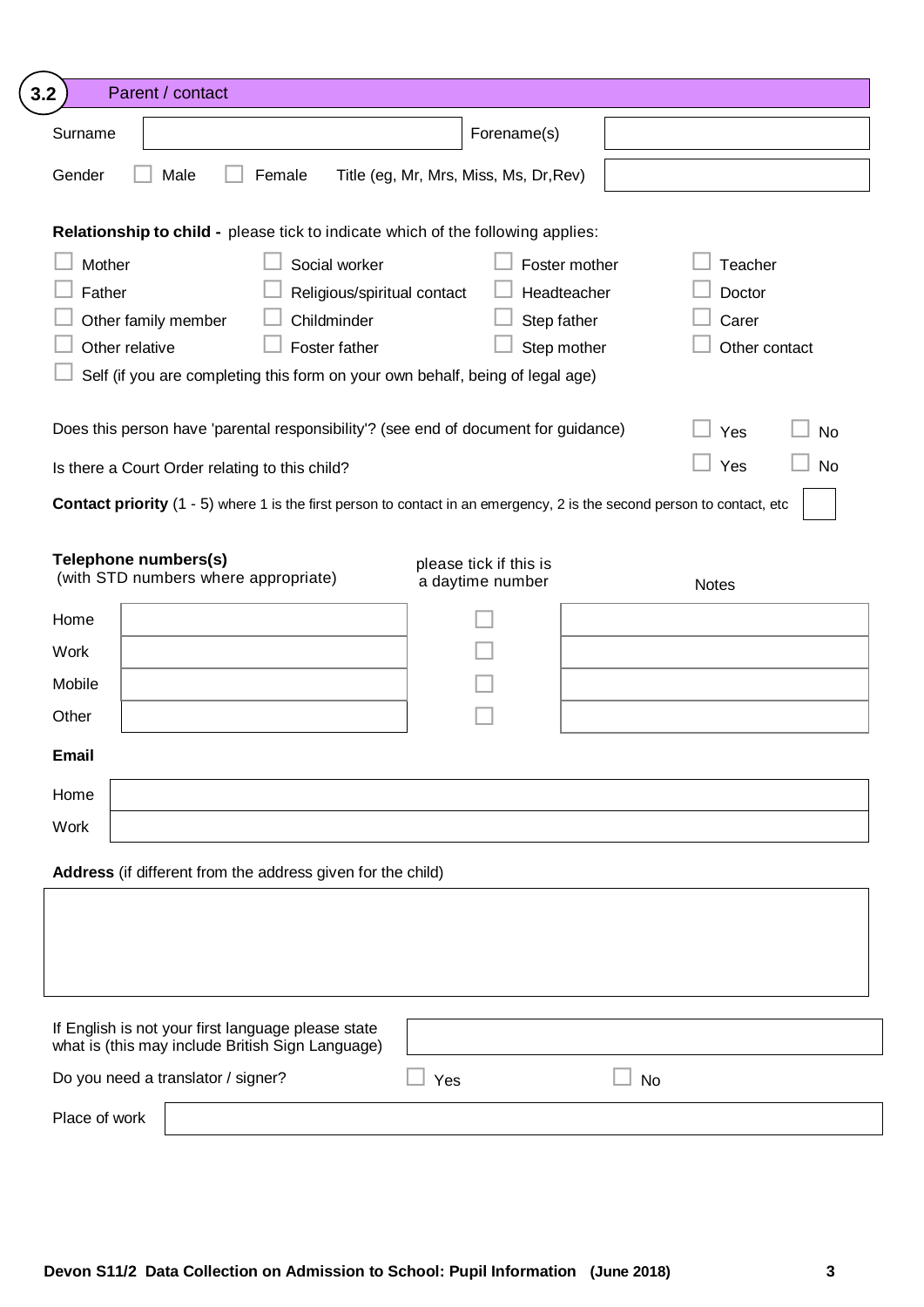| Parent / contact<br>3.3                                                                                                                                                                                                    |                                        |                                                                                            |
|----------------------------------------------------------------------------------------------------------------------------------------------------------------------------------------------------------------------------|----------------------------------------|--------------------------------------------------------------------------------------------|
| Surname                                                                                                                                                                                                                    | Forename(s)                            |                                                                                            |
| Gender<br>Male<br>Female                                                                                                                                                                                                   | Title (eg, Mr, Mrs, Miss, Ms, Dr, Rev) |                                                                                            |
| Relationship to child - please tick to indicate which of the following applies:                                                                                                                                            |                                        |                                                                                            |
| Mother<br>Social worker<br>Father<br>Religious/spiritual contact<br>Other family member<br>Childminder<br>Other relative<br>Foster father<br>Self (if you are completing this form on your own behalf, being of legal age) | Step father                            | Teacher<br>Foster mother<br>Headteacher<br>Doctor<br>Carer<br>Step mother<br>Other contact |
| Does this person have 'parental responsibility'? (see end of document for guidance)                                                                                                                                        |                                        | Yes<br><b>No</b>                                                                           |
| Is there a Court Order relating to this child?                                                                                                                                                                             |                                        | Yes<br><b>No</b>                                                                           |
| <b>Contact priority</b> (1 - 5) where 1 is the first person to contact in an emergency, 2 is the second person to contact, etc                                                                                             |                                        |                                                                                            |
| (with STD numbers where appropriate)<br>Home<br>Work<br>Mobile<br>Other                                                                                                                                                    | a daytime number                       | <b>Notes</b>                                                                               |
| <b>Email</b>                                                                                                                                                                                                               |                                        |                                                                                            |
| Home                                                                                                                                                                                                                       |                                        |                                                                                            |
| Work                                                                                                                                                                                                                       |                                        |                                                                                            |
| Address (if different from the address given for the child)                                                                                                                                                                |                                        |                                                                                            |
|                                                                                                                                                                                                                            |                                        |                                                                                            |
| If English is not your first language please state<br>what is (this may include British Sign Language)                                                                                                                     |                                        |                                                                                            |
| Do you need a translator / signer?                                                                                                                                                                                         | Yes                                    | <b>No</b>                                                                                  |
| Place of work                                                                                                                                                                                                              |                                        |                                                                                            |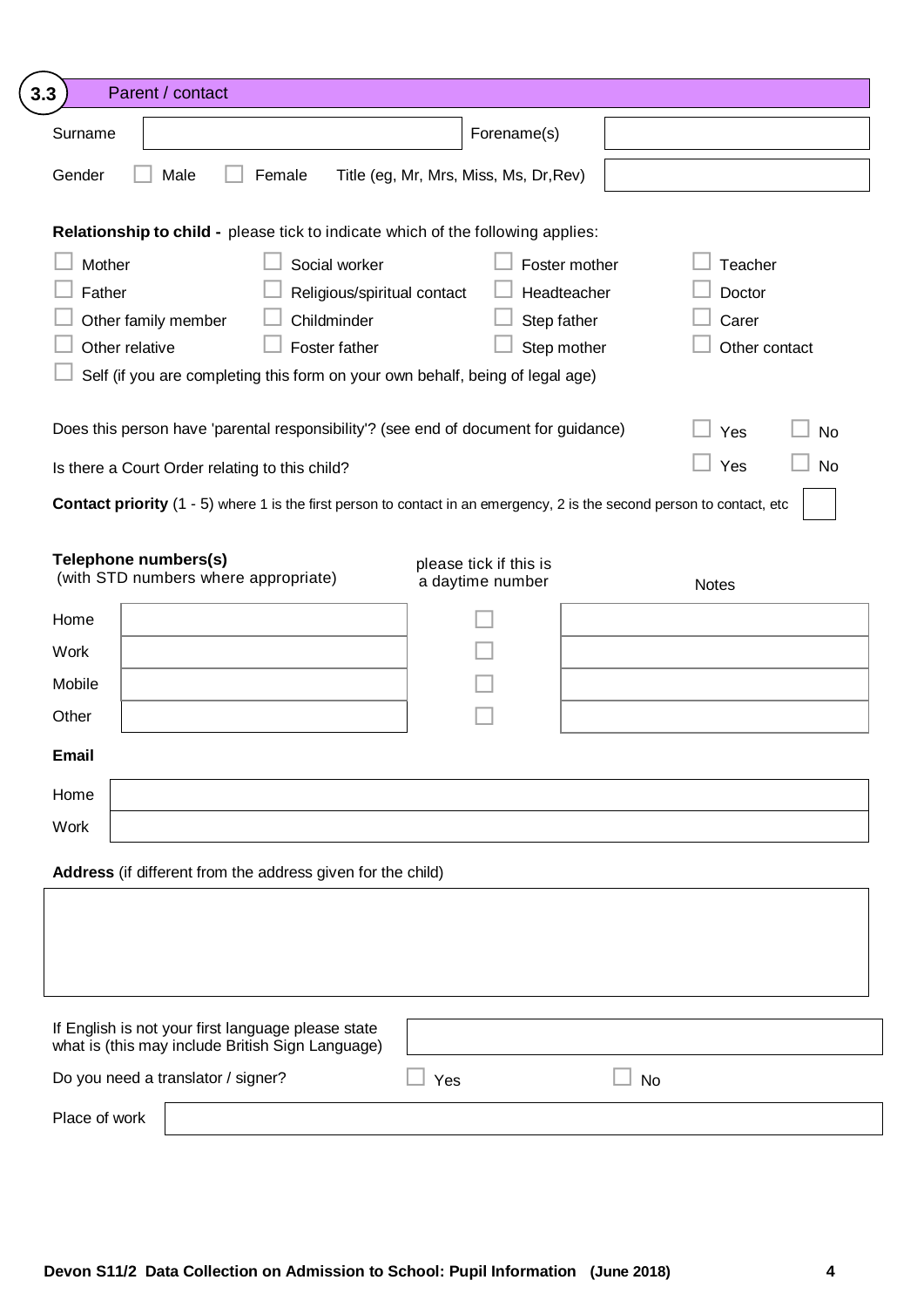| 3.4                                                       | Parent / contact                                                                                                               |                                                                              |                                                            |    |                                             |           |
|-----------------------------------------------------------|--------------------------------------------------------------------------------------------------------------------------------|------------------------------------------------------------------------------|------------------------------------------------------------|----|---------------------------------------------|-----------|
| Surname                                                   |                                                                                                                                |                                                                              | Forename(s)                                                |    |                                             |           |
| Gender                                                    | Male<br>Female                                                                                                                 |                                                                              | Title (eg, Mr, Mrs, Miss, Ms, Dr, Rev)                     |    |                                             |           |
|                                                           | Relationship to child - please tick to indicate which of the following applies:                                                |                                                                              |                                                            |    |                                             |           |
| Mother<br>Father<br>Other family member<br>Other relative | Self (if you are completing this form on your own behalf, being of legal age)                                                  | Social worker<br>Religious/spiritual contact<br>Childminder<br>Foster father | Foster mother<br>Headteacher<br>Step father<br>Step mother |    | Teacher<br>Doctor<br>Carer<br>Other contact |           |
|                                                           | Does this person have 'parental responsibility'? (see end of document for guidance)                                            |                                                                              |                                                            |    | Yes                                         | <b>No</b> |
|                                                           | Is there a Court Order relating to this child?                                                                                 |                                                                              |                                                            |    | Yes                                         | <b>No</b> |
|                                                           | <b>Contact priority</b> (1 - 5) where 1 is the first person to contact in an emergency, 2 is the second person to contact, etc |                                                                              |                                                            |    |                                             |           |
| Telephone numbers(s)<br>Home<br>Work<br>Mobile            | (with STD numbers where appropriate)                                                                                           |                                                                              | please tick if this is<br>a daytime number                 |    | <b>Notes</b>                                |           |
| Other                                                     |                                                                                                                                |                                                                              |                                                            |    |                                             |           |
| <b>Email</b>                                              |                                                                                                                                |                                                                              |                                                            |    |                                             |           |
| Home<br>Work                                              |                                                                                                                                |                                                                              |                                                            |    |                                             |           |
|                                                           | Address (if different from the address given for the child)                                                                    |                                                                              |                                                            |    |                                             |           |
|                                                           |                                                                                                                                |                                                                              |                                                            |    |                                             |           |
|                                                           | If English is not your first language please state<br>what is (this may include British Sign Language)                         |                                                                              |                                                            |    |                                             |           |
|                                                           | Do you need a translator / signer?                                                                                             |                                                                              | Yes                                                        | No |                                             |           |
|                                                           |                                                                                                                                |                                                                              |                                                            |    |                                             |           |